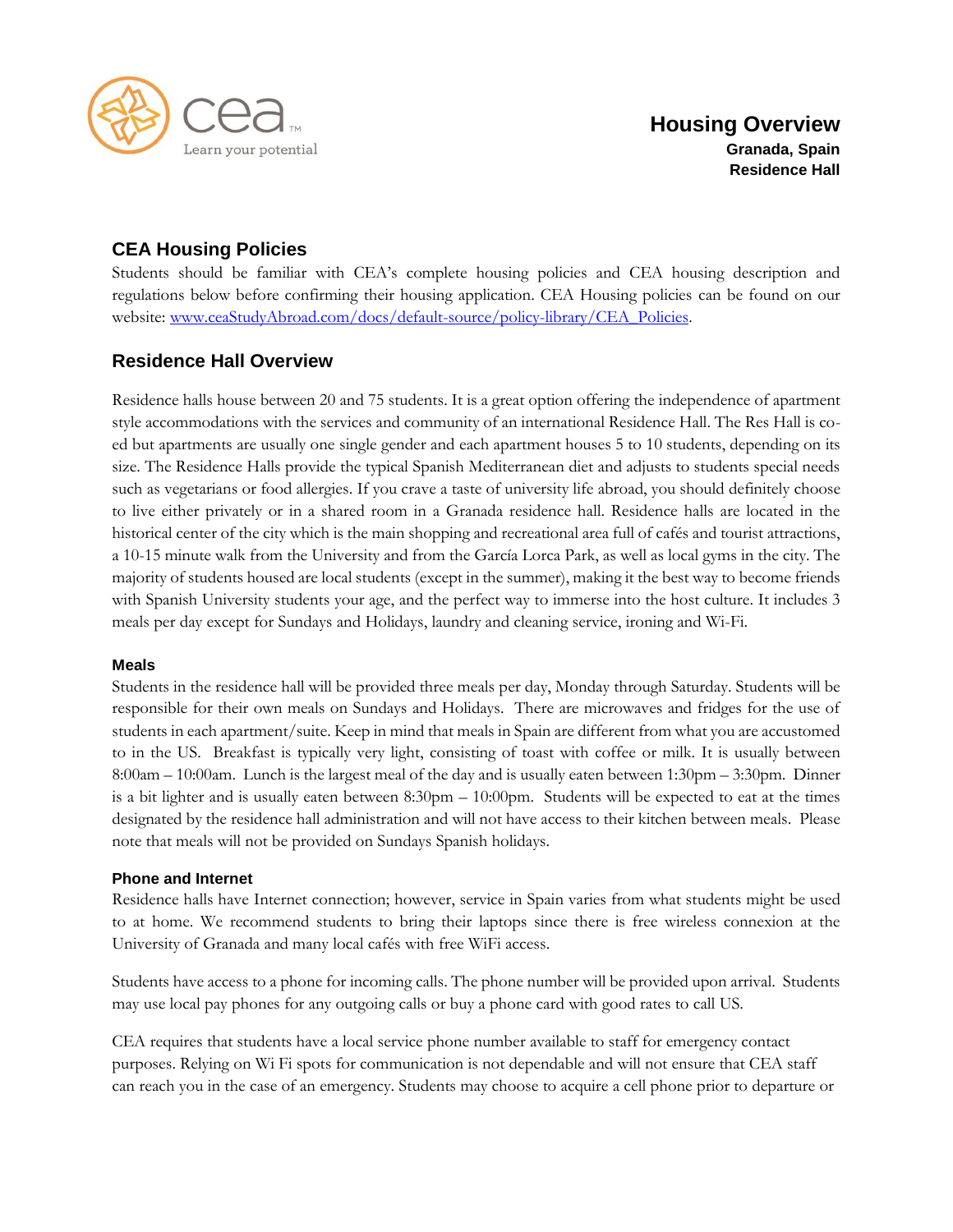once they arrive at their study abroad destination. Once students arrive to their program destination, CEA program staff will share more information regarding local cell phone options.

#### **Linens**

Students will be provided bed linens and towels. If students would like to use their own bed lines, they can either bring them, or purchase them upon arrival. If students choose to purchase towels upon arrival, the Granada Onsite Staff will be available to provide additional information on where to purchase them. All beds are twin size.

### **Laundry**

The residence hall provides weekly laundry service. Students are recommended to mark their clothes for identification purposes. When you arrive at the residence hall they will explain to you where and when you need to leave your clothes. Students will not have access to laundry facilities in the residence hall.

#### **Smoking**

If the student is assigned a single room, the student will be allowed to smoke. However, in most cases the student will be sharing rooms, so unless all roommates agree, smoking will not be allowed.

#### **Amenities**

All rooms are fully furnished including a bed, desk, dresser, closet, and shared bathroom. In addition, there is a TV and video room.

#### **Guests**

Students may have study partners/guests in the residence hall until 10pm as long as they are quiet and respectful. After 10.00pm any disturbance or noise is completely forbidden. Students will be responsible for the conduct of their guests while in the residence hall. Overnight guests are not permitted in any housing assignment.

## **Curfew**

There is no curfew in any Residence Hall. However, students should be respectful of their roommates when coming home late.

## **Keys & Security**

Each student will be issued keys to their housing upon check-in. Under no circumstances may students make a copy of their keys. In the event that keys are lost during the program, students will be responsible for the cost of replacement. A minimum fee of \$50 will be deducted from the program damage deposit for each set of keys not returned upon completion of the program. In addition, students are required to follow any additional security procedures as dictated by their specific housing assignment/facility.

## **Housing checks**

CEA will monitor together with the housing provider the check in process before the student arrival. In case of any problem relating the furniture or amenities in the residence hall, CEA together with the housing provider will monitor this situation. Students must adhere to the proper check-out procedures when vacating CEA housing, which include turning in keys, removing personal items, waste and debris, and leaving the room in an acceptable and clean condition.